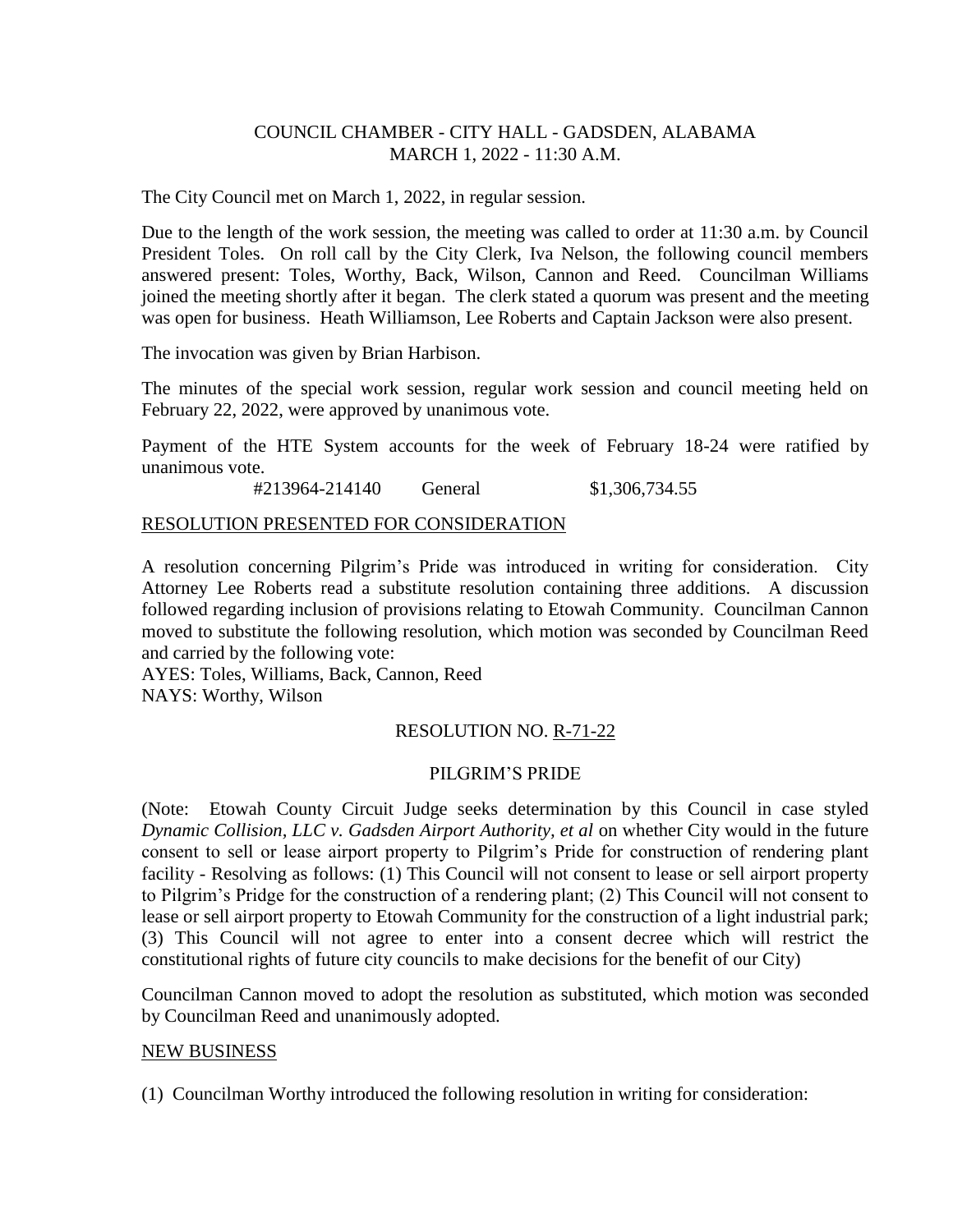# RESOLUTION NO. R-72-22

#### AWARDING BID NO. 3470

(Awarding Bid No. 3470 - Tuscaloosa Avenue Pedestrian Lighting Repairs Project - A&S Electrical Contractors, Inc. - \$165,750.00)

President Toles received unanimous consent to immediately consider the resolution as an item of new business. Councilman Worthy moved to adopt the resolution, which motion was seconded by Councilman Reed and unanimously adopted.

(2) Councilman Williams introduced the following resolution in writing for consideration:

### RESOLUTION NO. R-73-22

# AUTHORIZING CHANGE ORDER #1 WITH CHASE BUILDING GROUP

(Authorizing Change Order #1 - Bid No. 3442 - Gadsden Sports Park, Phase 1 - Additional \$620,000.00 to complete various items of additional work - Adjusting contract with Chase Building Group to \$7,067,642.52)

President Toles received unanimous consent to immediately consider the resolution as an item of new business. Councilman Williams moved to adopt the resolution, which motion was seconded by Councilman Back and unanimously adopted.

(3) Councilman Wilson introduced the following resolution in writing for consideration:

### RESOLUTION NO. R-74-22

### AUTHORIZING LEASE AGREEMENT WITH COOK & BOYD, INC.

(Authorizing Lease Agreement - Cook & Boyd, Inc. - For portion of Building T-4-C at Air Depot - \$3,780.00 per month - Term of 12 months, beginning 3-1-22)

President Toles received unanimous consent to immediately consider the resolution as an item of new business. Councilman Wilson moved to adopt the resolution, which motion was seconded by Councilman Back and unanimously adopted.

#### PUBLIC

Angela Anderson (Executive Director, East Central Alabama AHEC) announced the Remote Area Clinic (RAM), which was originally set for 2020, has been rescheduled for April 22-24 at Gadsden City High School. Anne Mitchell expressed thanks for the previous 900 volunteers and encouraged signing up again. She said dental work and eyeglasses will be provided on site. Ms. Anderson requested providers to volunteer their services and said Dr. Hicks, who was integral in the program, will be missed. Councilman Worthy thanked Dr. Lew Mitchell and other leaders for their coordination work. Councilman Back thanked everyone who made the clinic a reality and expressed appreciation to Gadsden City High School for hosting it.